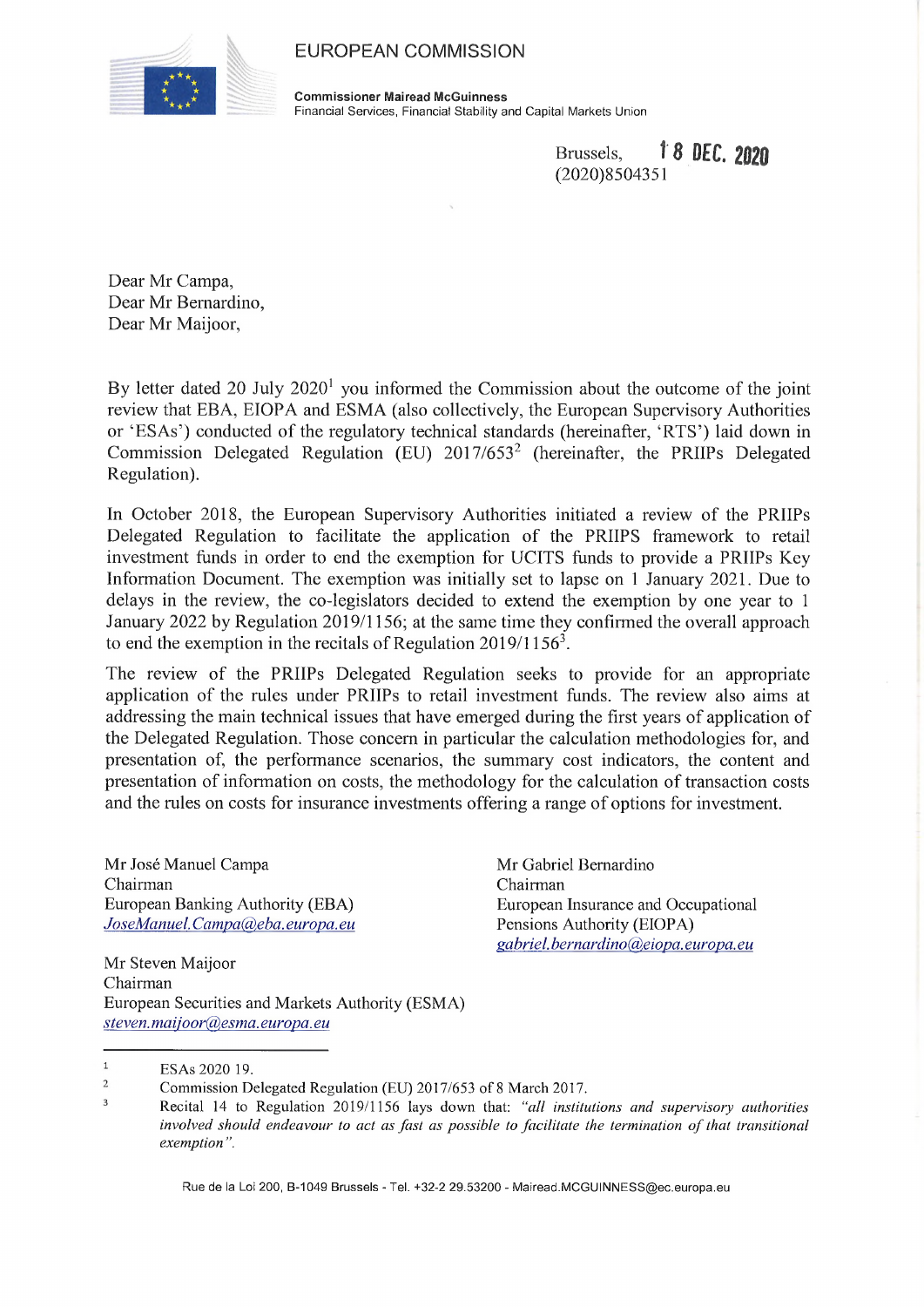The ESAs undertook two public consultations (a first one from November to December 2018<sup>4</sup> and a second one from October 2019 to January  $2020<sup>5</sup>$  and solicited the advice from the ESAs' Stakeholder Groups<sup>6</sup>. The Commission also conducted a consumer testing study<sup>7</sup>.

Following this preparatory work, in compliance with the rules of procedure of the ESAs, a draft Final Report<sup>8</sup> with the draft amending RTS in accordance with Article 8 paragraph 5 and Article 10 paragraph 2 of Regulation (EU) No 1286/20149 (hereinafter, the PRIIPs Regulation) was submitted to the three Boards of Supervisors for approval in June 2020. Whilst the Final Report with the draft RTS was adopted by the EBA and ESMA Boards of Supervisors, it did not receive the support of a qualified majority at the EIOPA Board.

I understand that at the EIOPA Board of Supervisors, some national competent authorities called for a broader review of the PRIIPs Regulation (level 1) and for a more comprehensive analysis of certain issues related to the comparability of similar investment products.

Such a holistic assessment is envisaged as part of the new Capital Markets Union action plan. The retail investment strategy (due in the first half of 2022) will aim at identifying any potential shortcomings and proposing remedying measures to ensure that retail investors can take full advantage of capital markets and that rules are coherent across legal instruments. The retail investment strategy will be based on solid evidence in the form of an extensive study (due by end 2021) and robust consumer testing to assess the combined effect of the retail policy framework from the retail consumer's perspective.

This thorough analysis could be the basis for the review of the PRIIPs Regulation, but also of other sectoral legislation in relation to product information (including insurance legislation).

In the meantime, the Commission needs to make urgent amendments to the PRIIPs Delegated Regulation based on a RTS. The Commission needs to adapt the Delegated Regulation to ensure its appropriate application to retail investment funds, as of January 2022. The European Parliament and the Council in the Cross-Border Regulation called on all institutions and supervisory authorities involved to endeavour to act as fast as possible to facilitate the termination of the temporal exemption for retail investment funds. If the Commission does not adopt such amendments, the current methods would not be adjusted for such retail investment funds.

To revise the Delegated Regulation, the Commission intends to use the powers delegated to it, in line with the Commission's institutional prerogatives under Article 290 TFEU.

 $\overline{4}$ Joint Consultation Paper concerning amendments to the PRIIPs KID, JC 2018 60.

<sup>5</sup> Joint Consultation Paper concerning amendments to the PRIIPs KID, JC 2019 63.

<sup>6</sup> Securities and Markets Stakeholder Group's Response to the ESAs Joint Consultation Paper concerning amendments to the PRIIPs KID, ESMA22-106-2077.

 $\overline{7}$ Consumer testing services - Retail investors' preferred option regarding performance scenarios and past performance information within the Key Information Document under the PRIIPs framework, FISMA/2019/016/C.

<sup>8</sup> Annex to Letter ESA 2020 19 - Draft Final Report following consultation on draft regulatory technical standards to amend the PRIIPs KID (NOT APPROVED) concerning amendments to Commission Delegated Regulation (EU) 2017/653 of <sup>8</sup> March 2017 on key information documents (KID) for packaged retail and insurance-based investment products (PRIIPs), JC 2020 66.  $\overline{Q}$ 

Regulation (EU) No 1286/2014 of the European Parliament and of the Council of 26 November 2014 on key information documents for packaged retail and insurance-based investment products (PRIIPs).

Rue de la Loi 200, B-1049 Brussels - Tel. +32-2 29.53200 - [Mairead.MCGUINNESS@ec.europa.eu](mailto:Mairead.MCGUINNESS@ec.europa.eu)